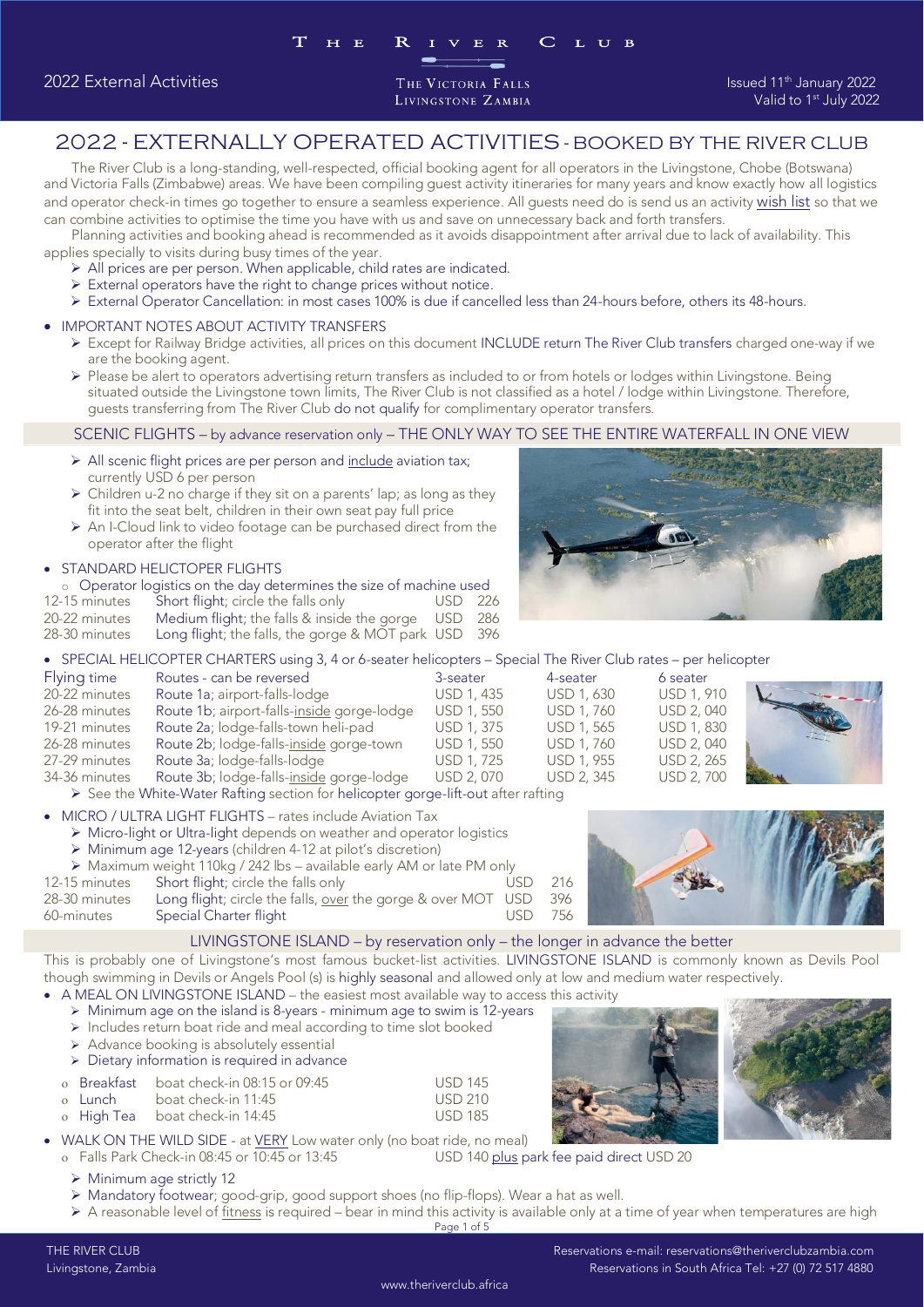RAILWAY BRIDGE ADRENALIN – 09h00 to 16h30 daily<br>Bridge activity rates exclude transfer costs – a transfer will be charged if this is a stand-alone trip

- Bridge activity rates exclude transfer costs a transfer will be charged if this is a stand-alone trip ➢ Pay the Bridge Operator direct; Master or Visa card or USD Cash
- 
- ➢ Bridge activities close for lunch between 13h00 and 14h00 • Bungi Jump Solo min age 14 USD 160 • Gorge Swing Solo min age 14 USD 160 • Gorge Swing Tandem min age 14 USD 250 • Slide (zip-line) Tandem 4-13 with adult USD 65 for both Big Air Package (Bungi, swing, slide) min age 14 USD 220 • Big Air Package (Bungi, swing, slide) min age 14 USD 220 • Historic Bridge Tour pre-booking needed min age 10 USD 65
- 

# The Bridge Café is a scenic spot on the edge of the gorge from which to watch while enjoying something to eat and drink<br>THE ROYAL LIVINGSTONE EXPRESS restored STEAM TRAIN – advance reservation is required

Dinner on the Royal Livingstone Express Train is available only on Mondays, Wednesdays and Saturdays. Lunch is offered only on Sundays.

- 
- → Advance booking for both trains is essential.<br>
→ Advance booking for both trains is essential.<br>
→ Minimum age is 3-years (full price for dinner)
	- ➢ Minimum age is 3-years (full price for dinner)
	- ➢ Dietary information in advance is required  $\triangleright$  There is a cash-bar available for spirits
	-
- ➢ Beer, wine, soft-drinks and still water are served with meals • 5-COURSE DINNER USD 200 no child rate<br>• Frieve a slow run from the siding in town down to the Railway Bridge o Enjoy a slow run from the siding in town down to the Railway Bridge; disembark to<br>enjoy the sunset then the slow ride back while dinner is served
- enjoy the sunset, then the slow ride back while dinner is served.
- SUNDAY lunch SAFARI TRAIN USD 160 USD 115 under-12 o Travel west out of town on the legendary Mulobezi Line into Mosi-oa-Tunya <br>National Park game viewing as you do

# National Park game viewing as you go

These special elephants were orphaned as babies in the 1960's and 70's and raised with safe human contact and support. There is an extremely strong bond between the herd and their handlers which translates to love and respect generously shared by these elephants to all humans they meet. No-one who interacts with this unique group returns feeling disappointed. On the contrary, they return feeling enlightened and uplifted by the experience.

Some important points to note when planning to meet these magnificent gentle giants:

- → Advance booking is absolutely essential for all elephant experiences<br>
→ Minimum age for elephant interaction is strictly 10-years adult rate is charged
	- ➢ Minimum age for elephant interaction is strictly 10-years adult rate is charged
	- ➢ Children under 4-years are not permitted at the venue
	- ➢ Dress code for meals at the café is smart-casual
	- ➢ Neutral-coloured clothing is preferred for interacting with the elephants
	- ➢ Bring something warm to wear in winter

• ELEPHANT INTERACTION and DINING EXPERIENCE<br>Enjoy an <u>optional</u> scenic boat ride through Mosi-oa-Tunya National Park, jumping rapids and game viewing along the way. Disembark at the Café jetty inside the park, and delight in an astonishing and educational elephant interaction with this group of rescue elephants. After all the excitement, sit down at the Café right on the rivers' edge and enjoy a unique award winning African-Indigenous-Fusion meal.

- $\triangleright$  Menus are set by the Chef so all dietary information in advance is vital.<br> $\triangleright$  Complimentary photos and videos will be taken during the interaction
	- ➢ Complimentary photos and videos will be taken during the interaction which will be e-mailed to you afterwards.
	- > Two options; by road + boat OR by road-only

| Road Transfer and Speed Boat - includes park fee |         | • Road Transfer only                           |                |  |
|--------------------------------------------------|---------|------------------------------------------------|----------------|--|
| Breakfast - min 6 pax - subject to availability  | USD 245 | Breakfast by <u>boat</u> only                  | N/A            |  |
| Lunch                                            | USD 270 | Lunch.                                         | <b>USD 225</b> |  |
| High tea - min 6 pax - subject to availability   | USD 230 | High tea - min 6 pax - subject to availability | <b>USD 170</b> |  |
| Dinner                                           | USD 270 | Dinner                                         | USD 225        |  |
|                                                  |         |                                                |                |  |

• ELEPHANT INTERACTION (only) EXPERIENCE – subject to availability – includes <u>return road</u> transfers USD 115<br>Participants are able to interact with members of the berd in a positive and secure environment with the aim to Participants are able to interact with members of the herd in a positive and secure environment with the aim to Observe, Experience,<br>Conserve. Discover a new-found respect for elephants and receive a deeper understanding o

• ART OF AFRICA - subject to availability – bookings need to be made at least 48-hours in advance – <u>return road</u> transfers USD 185<br>Includes all art materials, aprops tutors, mineral water, soft drinks, tea, coffee and bi

➢ Includes all art materials, aprons, tutors, mineral water, soft drinks, tea, coffee and biscuits participants are encouraged to observe, engage and interact with their environment. Held on location with the Ele-Cafe herd, the participants are encouraged to observe the observed to observe the control of the state of the Elements of the Elements of the Elements of the Elements of the Elements of the Elements of the Elements of the Elements of the experience includes a meet and greet with these beautiful beasts. Spend approximately 45-minutes painting with the elephants.







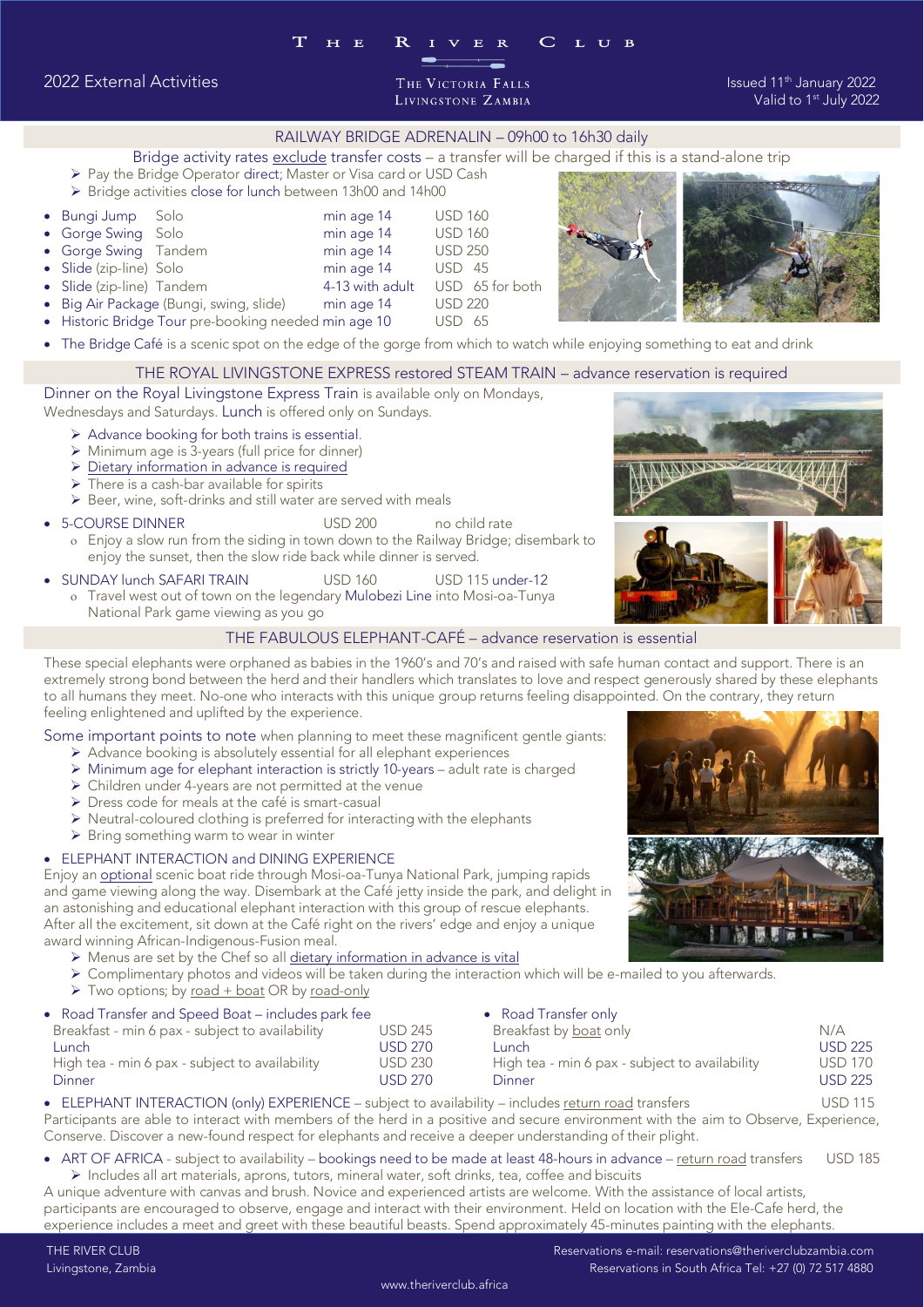Valid to 1<sup>st</sup> July 2022

# WHITE WATER RAFTING – seasonal according to river levels<br>Things you should know before rafting the Zambezi River

Thank you to Safari Par Excellence for the bulk of this valuable information

## WATER LEVELS VARY SEASONALLY - Trip dates are important.

- $\triangleright$  The Zambezi River is free-flowing because water levels are not affected by any dams. However, it is heavily affected by seasonal (annual) natural flood conditions. Rafting trips are adapted to changing water levels (annual) natural flood conditions. Rafting trips are adapted to changing water levels by starting at different entry points. river is relatively low and more bedrock is exposed. This creates the huge crashing rapids the Zambezi is renowned for.
	- From mid-January to July, the river runs at high-water and could close altogether for a few weeks. Rafting generally starts from rapid 7B, rapid 10 or rapid 14. These trips are called HAI E-DAY but actually take around 34 rapid 7B, rapid 10 or rapid 14. These trips are called HALF-DAY but actually take around ¾ of a day. At this time the bedrock is<br>covered producing big eddies and boils. One of the highlights of a high-water run is rapid 16 > The river is always changing so no two trips are ever the same.<br>► For high adrenaline and demanding water, book your trip as the low water season opens or closes: late, luly/August and end
	-
	- ➢ For high adrenaline and demanding water, book your trip as the low water season opens or closes; late July/August and end
	- > The Zambezi is at its lowest in the gorge during the first week of November, after this it starts to rise. At this time of the year,<br>vou are rafting only 5% of the Zambezi's peak flow.

# you are rafting only 5% of the Zambezi's peak flow.<br>YOUR RAFT MAY FLIP AND YOU MAY GO FOR A "SWIM" – no-one can quarantee a no-flip trip!

- $\triangleright$  The Zambezi is affectionately known as the "Slambezi", as depending on river conditions, big water flips are more the norm than the exception
	- $\triangleright$  The Zambezi is warm which means dealing with cold-water immersion is not an issue. If you go<br>for a dip or baye a flip you are pulled back onto the raft or one of the safety kavakers will rescu for a dip or have a flip you are pulled back onto the raft, or one of the safety kayakers will rescue<br>you and the trip continues, no big deal.
	- $\triangleright$  "Pool Drop" means the rapids generally empty into relatively calm pools. So, if the raft does go<br>over there is time to collect everybody back onto the raft and take a break before the next over, there is time to collect everybody back onto the raft and take a break before the next<br>rapid. On other rivers of a similar class, a flip is a calamity, as the rapids often feed into each other and the water is cold.

## THE ZAMBEZI RIVER FLOWS THROUGH A STEEP-SIDED GORGE

- $\triangleright$  The "Middle" Batoka Gorge is formed from the action of the river eroding through fault lines in the basalt rock. This results in a<br>very steep-sided gorge with limited access points. Access requires a bike in and ou very steep sided gorge with limited access points. Access requires a hike in and out of the gorge to enable rafting. After the trip, the ascent to reach the road is along steep paths. It takes around 30 minutes to climb ou
	- It is essential to have footwear that allows the hike up and down the gorge. The paths have been made easier to negotiate with the use of wood ladders made from Monani, a tough indigenous tree species. It is tiring, and in the use of wood ladders made from Mopani, a tough indigenous tree species. It is tiring, and in the heat, the climb can be<br>daunting. But there is no rush, take your time. There will be plenty of water to drink and the guid

## Sign up for exciting GRADE-5 RAFTING in the world-famous Batoka Gorge

- $\triangleright$  Minimum age is strictly 15 (accompanied by an adult full rate)<br> $\triangleright$  This activity is not for the faint-hearted or the unfit
	- ➢ This activity is not for the faint-hearted or the unfit
	- ➢ No previous experience is necessary
	-

▶ Please supply dietary information<br>LOW WATER Full-day rapids 1-21 (Jul-Jan finish around 5pm) **USD 190** LOW WATER Overnight 2-days, 1 night - Mohembo Falls (Aug-Dec) USD 390 HIGH WATER AM Half-day rapids 14-25 (Jan to Jul) USD 190

• HELICOPTER GORGE LIFT-OUT <u>after rafting</u><br>• HELICOPTER GORGE LIFT-OUT <u>after rafting</u><br>After rafting issue the bike up and out of the gorge, and long drive back to town.

- $\triangleright$  Helicopter lift-out cost is <u>in addition</u> to rafting rate<br> $\triangleright$  Exercise the option to experience a waterfall fly-over at same timel
	- ➢ Exercise the option to experience a waterfall fly-over at same time!
	- ➢ Minimum 4 pax is required
	-

➢ Advance booking is absolutely necessary **USD 232** LIFT-OUT Rapid  $#21 + falls$  fly-over 15-mins – includes Aviation tax USD 280

SWIMMING BENEATH THE WATERFALL and more WHITE-WATER RAFTING - seasonal according to river levels  $S_{\text{SFR}}$  smith the waterfall and more white-water  $\frac{1}{2}$  according to river levels according to river levels and  $\frac{1}{2}$  according to river levels and  $\frac{1}{2}$  according to river levels and  $\frac{1}{2}$  according to

# • SWIMMING UNDER THE SPRAY – at very low water only<br>• This is a great add-on to White Water Rafting , the s

- ➢ This is a great add-on to White Water Rafting the swim is first, then either exit the gorge just before Rapid #1 (the Boiling Pot) or continue with
- ▶ This activity entails some swimming and scrambling over rocks and<br>boulders so a reasonable level of fitness, sense of balance and phy boulders so a reasonable level of fitness, sense of balance and physical

LOW WATER - Swim under the Falls Only LOW WATER - Swim under the Falls Only USD 120<br>LOW WATER - Swim + Test the Best Rafting rapids 1-7 USD 150 LOW WATER - Swim + AM Half-day Rafting rapids 1-10 or 12 USD 180 LOW WATER - Swim + Full-day Rafting rapids 1-23 USD 180  $\mathbb{R}^2$  water  $\mathbb{R}^2$  and  $\mathbb{R}^2$  users in Full-day Rafting rapids 1-23 USD 180 USD 180 USD 180 USD 180 USD 180 USD 180 USD 180 USD 180 USD 180 USD 180 USD 180 USD 180 USD 180 USD 180 USD 180 USD 180 USD 180 USD

Page 3 of 5







# 2022 External Activities The Control of the Victoria Palls and the State of The State of The January 2022<br>2022 Valid to 1<sup>st</sup> July 2022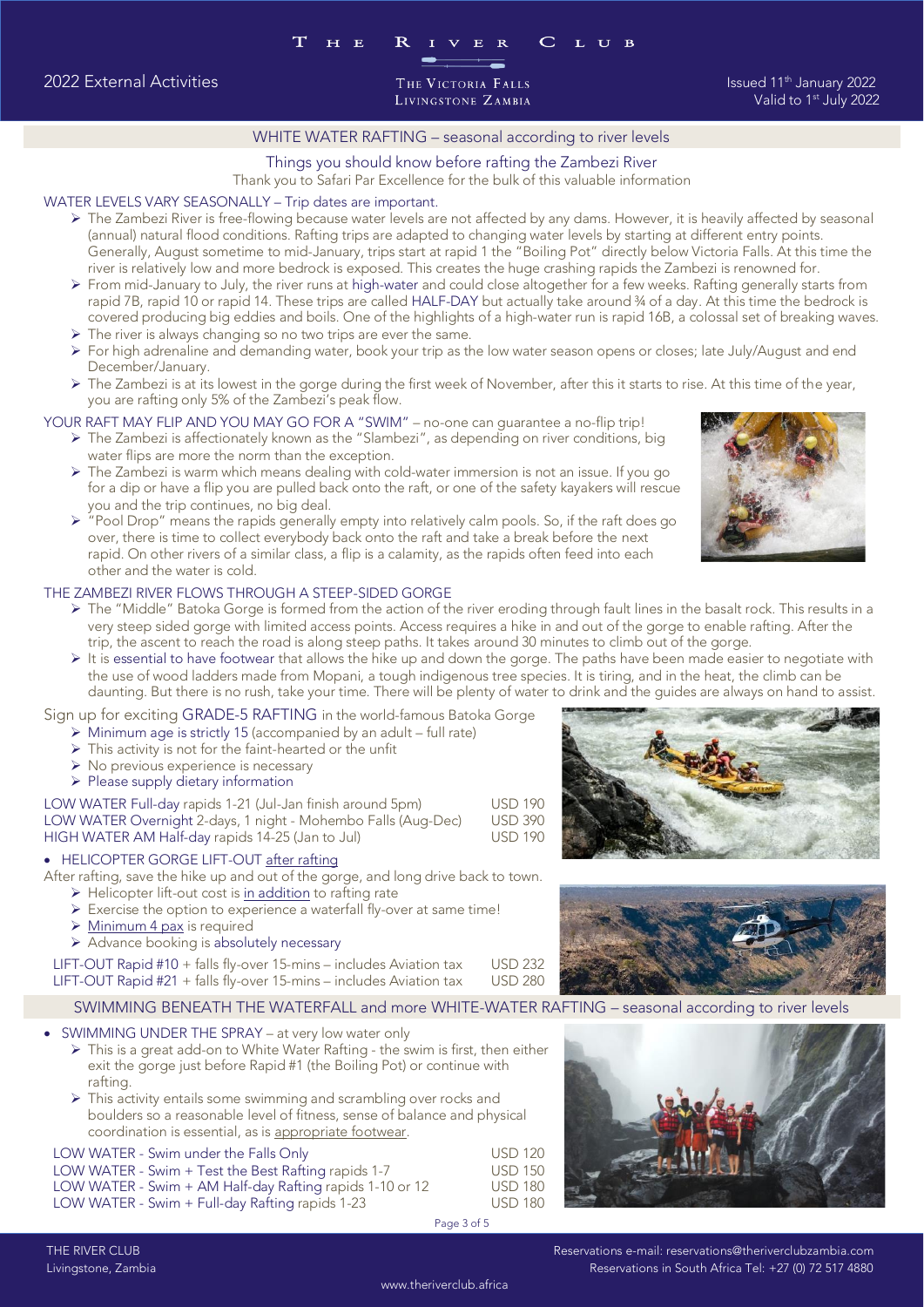CANOEING ON THE UPPER RIVER<br>This is not a strenuous activity and no previous canoeing experience is required.

- The guides will give you lessons on how to guide your craft before you set off.
- → Minimum age is 12-years, parents or guardians must accompany children<br>
► Pre-booking is necessary bard-body Canadian-type canoes are used
	- ➢ Pre-booking is necessary hard-body Canadian-type canoes are used
	- ➢ A great game and bird viewing experience while drifting down the river
	- ➢ For full day trips, please supply dietary info in advance
- CANOE HALF-DAY AM only USD 120
	-



Catch and Release Tigerfish and/or Bream (Tilapia). No previous experience required as the professional quide will help you.

- → Under-12's welcome (parent or guardian must go with) pay 50% of adult price<br>► Pre-booking is required and all tackle is provided:
	- ➢ Pre-booking is required and all tackle is provided;
	- ➢ Specify spinning (max 4) per boat or fly (max 2) per boat
	- ➢ For full day trips, please supply dietary info in advance
- 
- Pro-Fishing HALF-DAY USD 125 • Pro-Fishing FULL-DAY - with lunch USD 255<br>GAME / RHINO WALK

This is a bush walk in Mosi-oa-Tunya National Park accompanied by a professional quide and a park scout. The first portion of the walk is looking at all things you come across, large and small. The last 20-minutes is spent on foot very close to however many rhinos you manage to track. The pace is that of the slowest member of the group.

- 
- $\triangleright$  Minimum age is strictly 12-years<br> $\triangleright$  Pre-booking is essential maximum of 8-pax allowed. ➢ Pre-booking is essential - maximum of 8-pax allowed
	- ➢ Lasts 2 ½ to 3-hours; Spend around 20-minutes on foot very close to rhinos
	- ➢ Rate includes park entry fee and transfers
	- ➢ Wear neutral 'bush' colours (light, not bright),
	- ➢ Long pants and closed shoes are mandatory
- 

• SLOTS TWICE DAILY - early AM or PM USD 154<br>PONY TRAILS – on well-trained elephant habituated horses

This professional stable is a few kilometres upstream of The River Club. Suitable for experienced and novice riders alike. The trail runs through beautiful Zambezi woodland over a property that is a seasonal elephant corridor, and alongside the river.

- → Minimum age 9-years Parents or guardians must accompany children<br>
➢ Minimum age 9-years Parents or guardians must accompany children.<br>
▷ Please tell us your level of skill when you book
	- ➢ Please tell us your level of skill when you book
- SLOTS TWICE DAILY AM or late-PM USD 110<br>  $\alpha$  Ride for 1 <sup>1</sup>/<sub>2</sub>-bours with a professional borse-trail quide
- o Ride for 1 ½-hours with a professional horse-trail guide<br>With CHAMPAGNE BREAKEAST 3-hours
- With CHAMPAGNE BREAKFAST 3-hours USD 130
- $\triangleright$  Dietary info is required in advance<br>PONY TALES 34-hour
- 
- PONY TALES  $\frac{34 \text{ hour}}{40 \text{ cm}^2}$  USD 40 o Pony Tales for younger children; a groom leads the pony<br>o parents are welcome to join on a bush meander on foot parents are welcome to join on a bush meander on foot
	- MULTI-DAY PONY TRAIL EXPERIENCE in a remote part of western Zambia
	- <sup>o</sup> Enquire further if you would like a quote

## QUAD BIKING – be prepared to get very dusty!

- ➢ Minimum age 12-years with a parent or guardian
- ➢ This is a limited-number activity, therefore booking as far ahead as possible is best
- 
- $\degree$  ECO TRAIL 1-hour max 5 per trip USD 125 USD 125  $\degree$  USD 125 o Through the African Bush over humps, through ditches, around bends and down hills<br>o The chance of meeting game along the way adds to the thrill of the trail
- o The chance of meeting game along the way adds to the thrill of the trail<br>VILLAGE TRAIL 2 1/2 hours max 3 per trip USD 195
- VILLAGE TRAIL  $2\frac{1}{2}$  hours max 3 per trip
	- This trail takes you from Mukuni to Machenje Village over a dune, through dense bush and
	- o Stop for a refreshing drink, turn around and ... the adventure starts all over again!

SEGWAY TOUR – good chance you will see Zebra, Giraffe and Impala<br>Great fun for families with younger children; Segway machines are similar to a battery-operated scooter which is controlled by the movement of the rider's weight. Each tour includes a 15-minute training session and a 30-minute Seqway riding tour.

- session and a 30-minute Segway riding tour. ➢ Minimum age 7-years accompanied by parent or guardian
	- ➢ Helmets and bottled water provided
	- ➢ Booking is required maximum 10 pax

• FALLS RESORT ROUTE USD 75